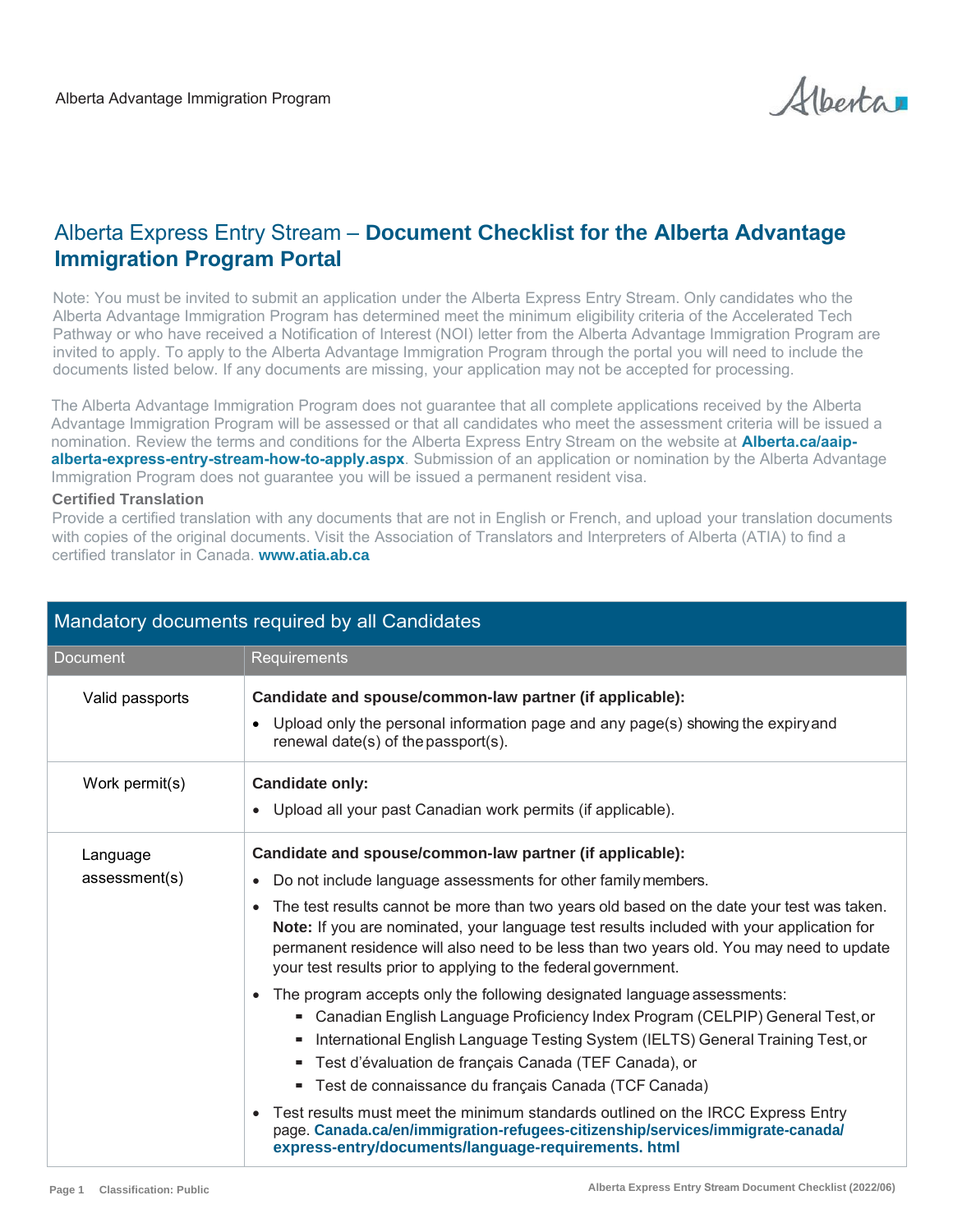| Document                                                                             | Requirements                                                                                                                                                                                                                                                                                                                                                                                                                                                                                                                                                                                                                                                                                                                                                                                                                          |
|--------------------------------------------------------------------------------------|---------------------------------------------------------------------------------------------------------------------------------------------------------------------------------------------------------------------------------------------------------------------------------------------------------------------------------------------------------------------------------------------------------------------------------------------------------------------------------------------------------------------------------------------------------------------------------------------------------------------------------------------------------------------------------------------------------------------------------------------------------------------------------------------------------------------------------------|
| Educational<br>Credential<br>Assessment (ECA)                                        | <b>Candidate only:</b><br>Upload an ECA report for your highest level of education from one of the designated<br>$\bullet$<br>organizations. The IRCC website lists the designated organizations for ECAs:<br>canada.ca/en/immigration-refugees-citizenship/services/immigrate-canada/<br>express-entry/documents/education-assessed/how.html#designated<br>• You do not need to provide an ECA if:<br>" You have a Canadian degree, diploma or certificate from a recognized Canadian<br>post-secondary, technical college or secondary institution, or<br>" You have a valid Alberta Qualification Certificate or a trade certificate recognized<br>by Alberta Apprenticeship and Industry Training (AIT).<br>Tradesecrets.alberta.ca/experiencedworkers/recognized-trade-certificate<br>Tradesecrets.alberta.ca/trades-occupations |
| Education                                                                            | Candidate and spouse/common-law partner (if applicable):                                                                                                                                                                                                                                                                                                                                                                                                                                                                                                                                                                                                                                                                                                                                                                              |
|                                                                                      | Do not include educational documents for your dependants.                                                                                                                                                                                                                                                                                                                                                                                                                                                                                                                                                                                                                                                                                                                                                                             |
|                                                                                      | Upload all your degrees, diplomas and certificates (from Canada and outside of<br>Canada).                                                                                                                                                                                                                                                                                                                                                                                                                                                                                                                                                                                                                                                                                                                                            |
| AIT recognized trade                                                                 | Candidate (if applicable):                                                                                                                                                                                                                                                                                                                                                                                                                                                                                                                                                                                                                                                                                                                                                                                                            |
| certificate                                                                          | Upload your AIT recognized trade certificate if your occupation and work experience are<br>$\bullet$<br>in a trade occupation.                                                                                                                                                                                                                                                                                                                                                                                                                                                                                                                                                                                                                                                                                                        |
|                                                                                      | • A recognized trade certificate is one of the following: AIT Qualification Certificate, or<br>- Interprovincial Red Seal, or<br>- AIT-Recognized Trade Certificate                                                                                                                                                                                                                                                                                                                                                                                                                                                                                                                                                                                                                                                                   |
|                                                                                      | Tradesecrets.alberta.ca/experiencedworkers/recognized-trade-certificate                                                                                                                                                                                                                                                                                                                                                                                                                                                                                                                                                                                                                                                                                                                                                               |
| Licensing,<br>registration and<br>certification<br>(excluding trade<br>certificates) | Candidate (if applicable):<br>Upload all licences, registration and certification documents required to work in your<br>$\bullet$<br>occupation in Alberta.<br>For information on the licensing, registration and certification requirements, review both<br>$\bullet$<br>the Certification Requirement and Educational Requirement sections for your<br>occupation on the Alberta Learning Information Service (ALIS) OCCinfo website.<br>alis.alberta.ca/occinfo/occupations-in-alberta                                                                                                                                                                                                                                                                                                                                             |
| Alberta job                                                                          | Candidate and spouse/common-law partner (if applicable):                                                                                                                                                                                                                                                                                                                                                                                                                                                                                                                                                                                                                                                                                                                                                                              |
| offer(s) or<br>employment<br>contract                                                | Alberta job offer/employment contract<br>Upload your current Alberta job offer or employment contract.<br>Your uploaded job offer or contract must:<br>$\bullet$<br>- Be on company letterhead<br>Show the job title<br>Show your base wage/salary, along with all other lump sum compensation such as<br>sales commissions, shares or stock options.<br>- Show duration of employment<br>Show working conditions including location of employment and hours of work per<br>week<br>Show job duties<br>Be signed by you and your Alberta Employer<br>Include employer contact information                                                                                                                                                                                                                                             |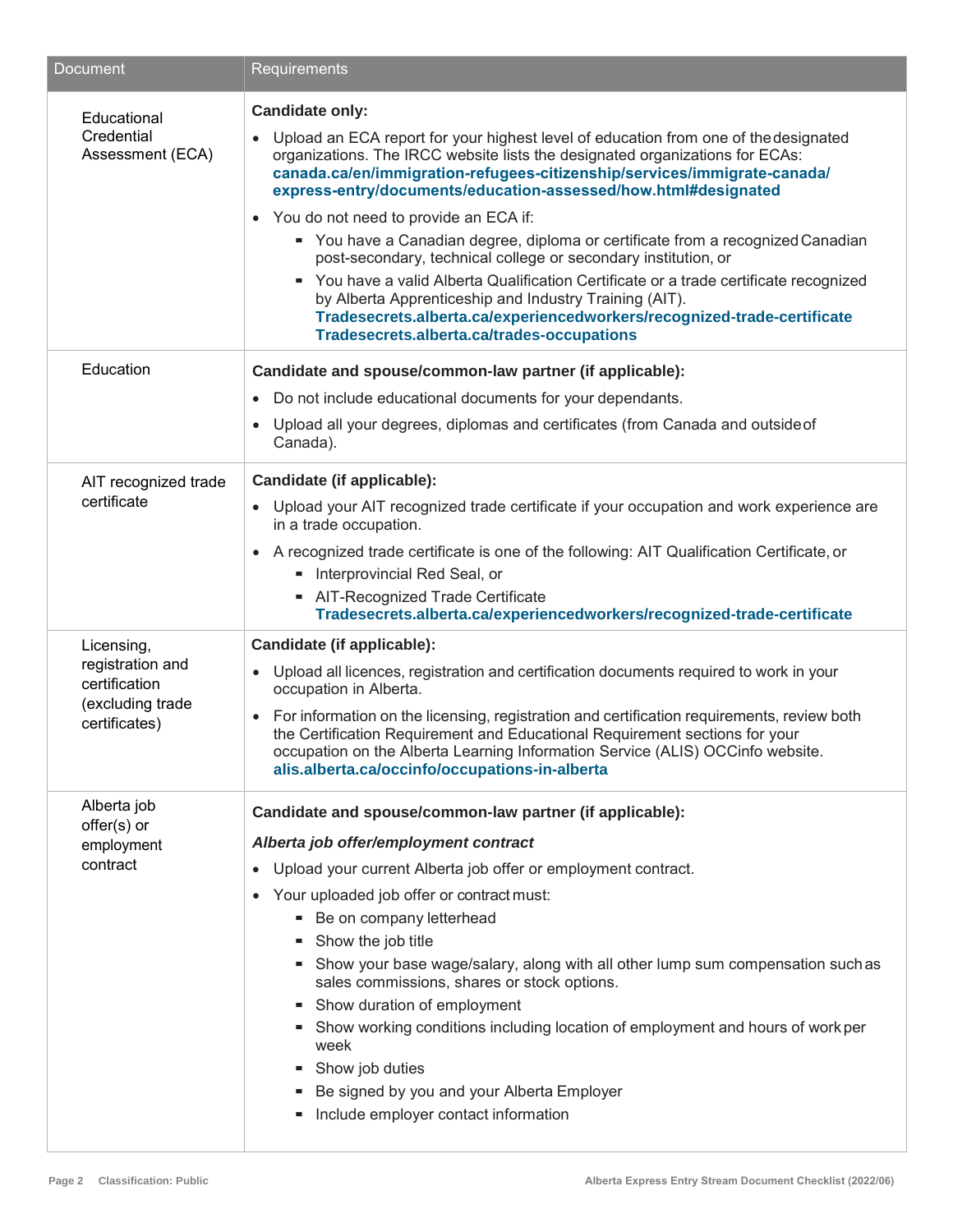|                     | Additional job offer/contract documents (if applicable)                                                                                                                                                                                                                                                                                       |
|---------------------|-----------------------------------------------------------------------------------------------------------------------------------------------------------------------------------------------------------------------------------------------------------------------------------------------------------------------------------------------|
|                     | If you hold voting shares for the Alberta employer for which you are working or have a job<br>offer, upload documentation showing names of shareholders and percentage of ownership<br>for the business (if applicable).                                                                                                                      |
|                     | - Accepted documents include: Certificate of Incorporation and Memorandum and<br>Articles of Association, Subscriber's Resolution, Register of Directors and or Share<br>register and/or Certificate of Incumbency.                                                                                                                           |
|                     | f you will be working or are currently working at a home-base business in Alberta your<br>employer must be authorized to operate that business location from a personal residence.<br>Confirm requirements for home-based businesses for your Alberta location of residence<br>with your employer and upload business licence, if applicable. |
| Employment          | <b>Candidate only:</b>                                                                                                                                                                                                                                                                                                                        |
| reference letter(s) | • Upload reference letter(s) for:                                                                                                                                                                                                                                                                                                             |
|                     | " your current employment                                                                                                                                                                                                                                                                                                                     |
|                     | " your previous employment from Canada and outside of Canada (if applicable).                                                                                                                                                                                                                                                                 |
|                     | Spouse or common-law partner only (if applicable):                                                                                                                                                                                                                                                                                            |
|                     | • Upload reference letter(s) for your spouse or common-law partner's current or previous<br>employment within Canada only                                                                                                                                                                                                                     |
|                     | All reference letter(s) must be signed by a manager or supervisor from the company.                                                                                                                                                                                                                                                           |
|                     | All reference letter(s) must be on the company letterhead and must include:<br>$\bullet$<br>$\blacksquare$ job title                                                                                                                                                                                                                          |
|                     | salary -                                                                                                                                                                                                                                                                                                                                      |
|                     | period of employment including start date and end date for each occupation<br>performed                                                                                                                                                                                                                                                       |
|                     | hours of work per week                                                                                                                                                                                                                                                                                                                        |
|                     | main job duties you perform on a daily basis* (see note below)                                                                                                                                                                                                                                                                                |
|                     | education required                                                                                                                                                                                                                                                                                                                            |
|                     | skills and knowledge necessary for duties                                                                                                                                                                                                                                                                                                     |
|                     | • work experience required                                                                                                                                                                                                                                                                                                                    |
|                     | employer contact information                                                                                                                                                                                                                                                                                                                  |
|                     | You may also upload your employment contract(s) or job offer letter(s) that include this<br>$\bullet$<br>information.                                                                                                                                                                                                                         |
|                     | *Note: When listing main job duties, do not copy job duties from the National<br>Occupational Classification (NOC) code description.                                                                                                                                                                                                          |
|                     |                                                                                                                                                                                                                                                                                                                                               |

| Additional documents required by some general Alberta Express Entry Stream candidates |                                                                                                                                                                                                                      |  |
|---------------------------------------------------------------------------------------|----------------------------------------------------------------------------------------------------------------------------------------------------------------------------------------------------------------------|--|
| <b>Document</b>                                                                       | <b>Requirements</b>                                                                                                                                                                                                  |  |
| Alberta relative(s)<br>(if applicable)                                                | Candidate and spouse/common-law partner (if applicable):                                                                                                                                                             |  |
|                                                                                       | Upload all relevant legal documents, clearly proving the family relationship between you<br>$\bullet$<br>and your Alberta parent(s), sibling(s) or child(ren) (e.g. birth certificate, adoption<br>documents, etc.). |  |
|                                                                                       | Upload proof of your Alberta relative's Canadian permanent residence or citizenship.<br>$\bullet$                                                                                                                    |  |
|                                                                                       | Upload proof of your Alberta relative's residency in Alberta.<br>$\bullet$                                                                                                                                           |  |
|                                                                                       | Do not provide information on your other relatives.<br>$\bullet$                                                                                                                                                     |  |